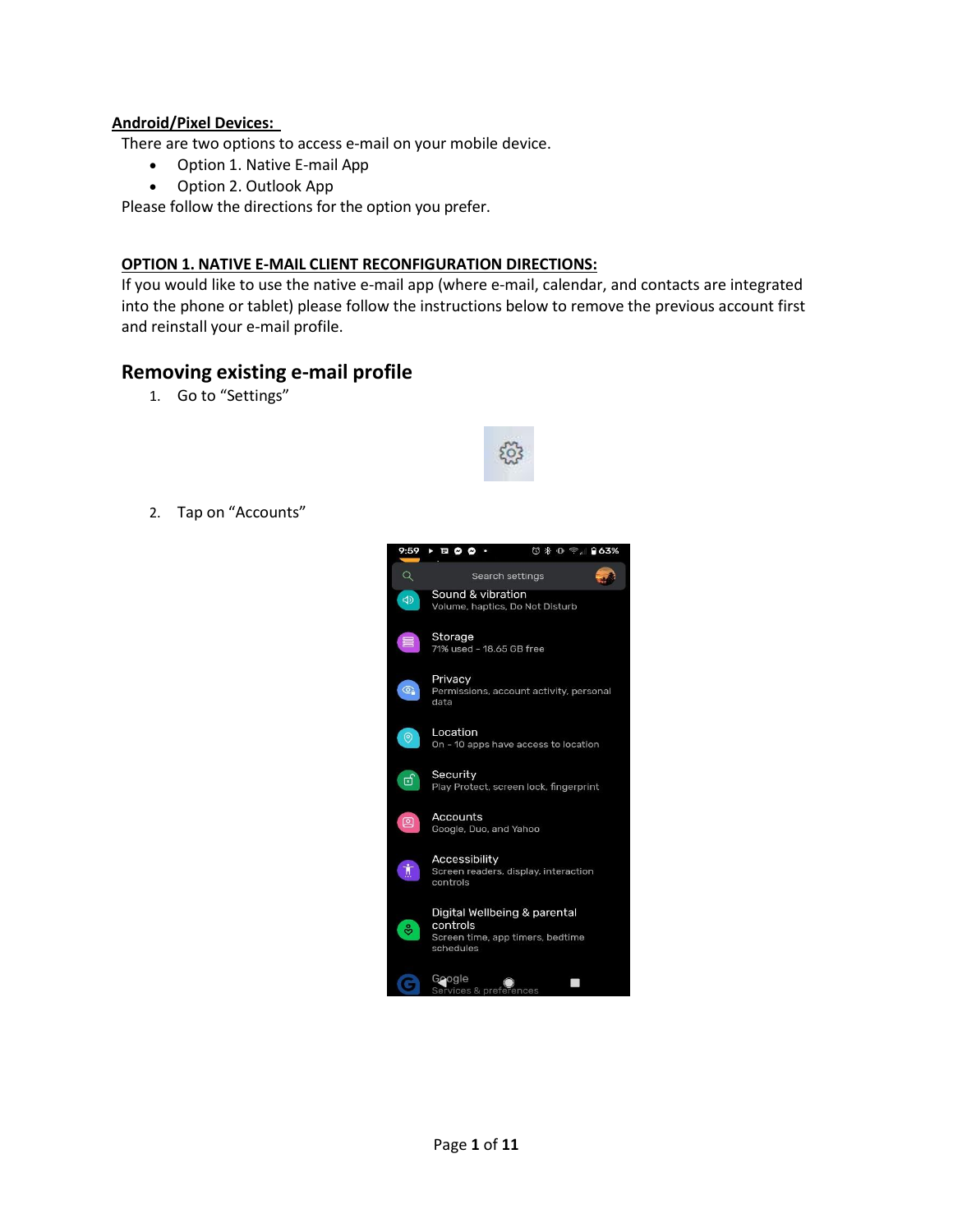3. Tap on your [name@ucf.edu](mailto:name@ucf.edu) account



4. Tap "Remove Account"

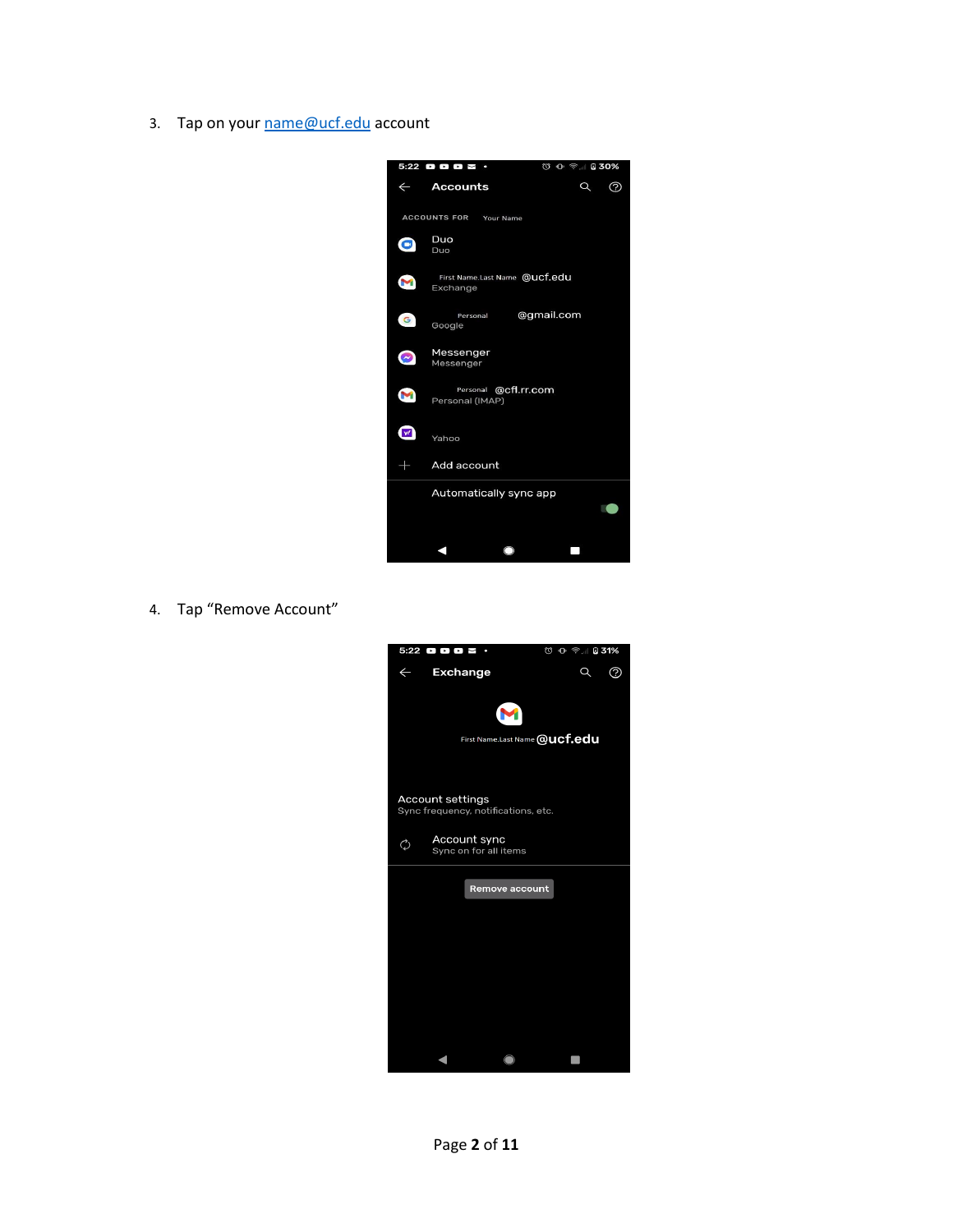5. Confirm to "Remove Account"



#### **Adding new e-mail profile**

1. Go to "Settings"



2. Tap on "Accounts"

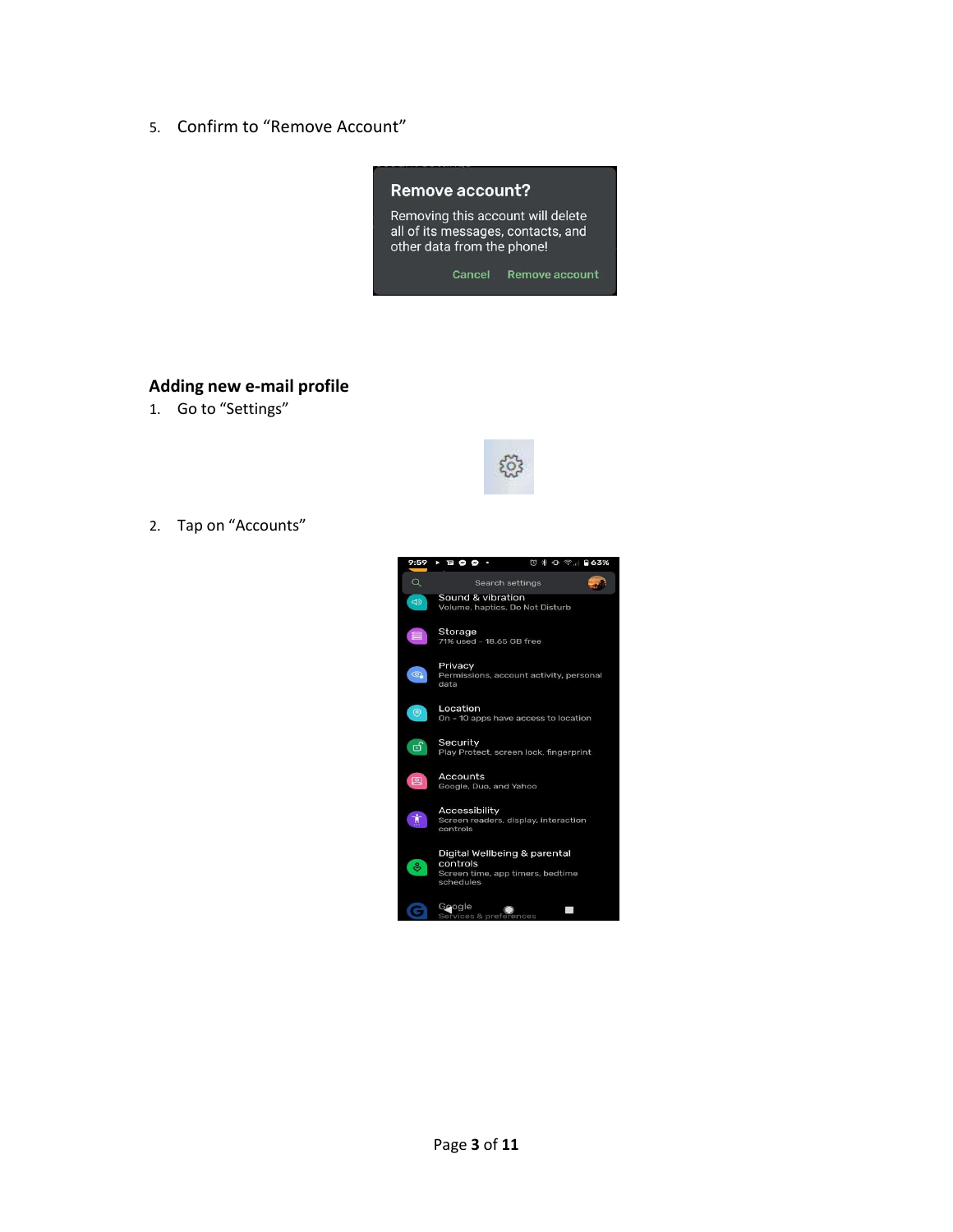3. Tap on "Add Account"



4. Select "Microsoft Exchange"

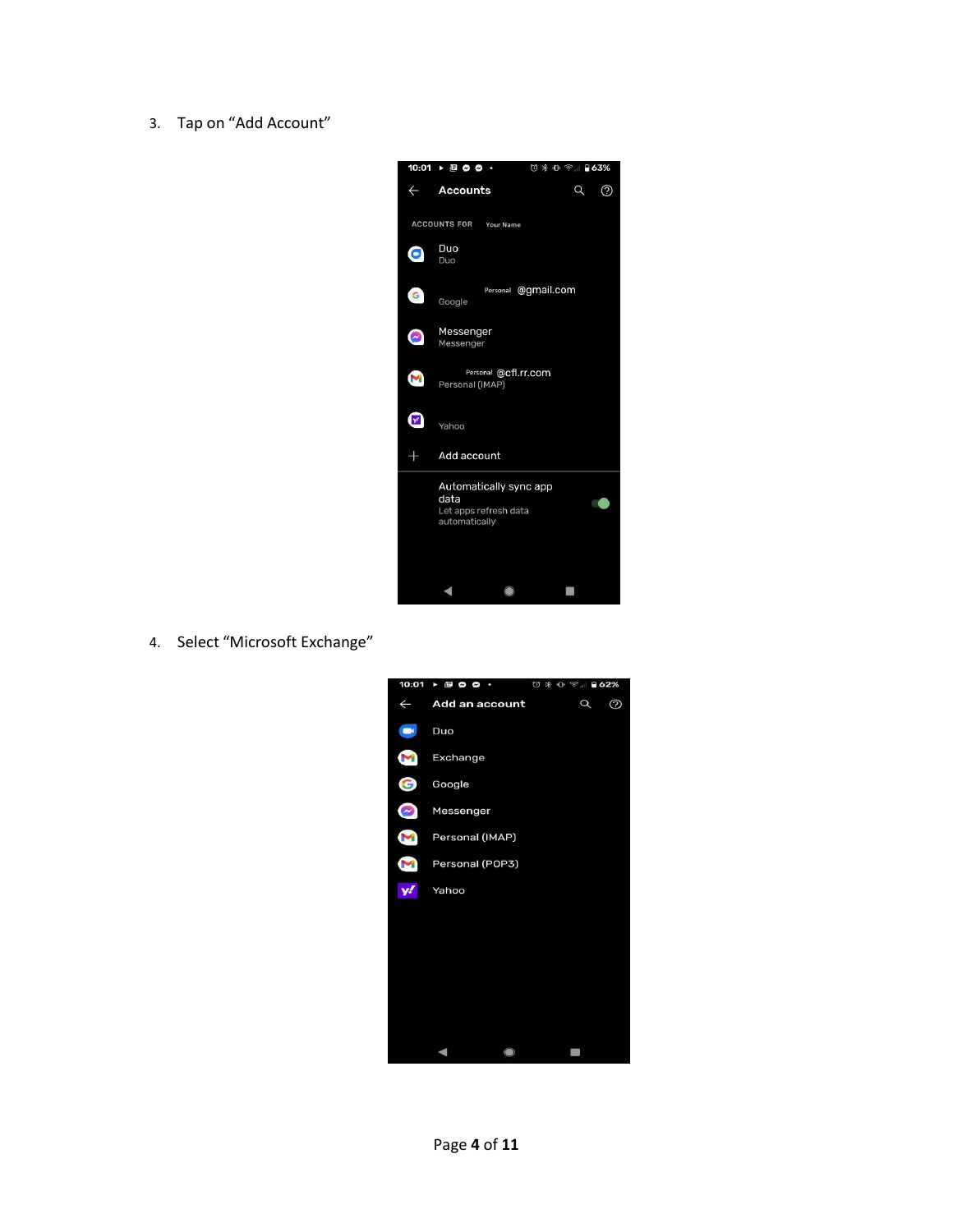5. Enter your E-Mail address and "Select Next"



6. Sign in with your NID and NID password on the Federated Identity page

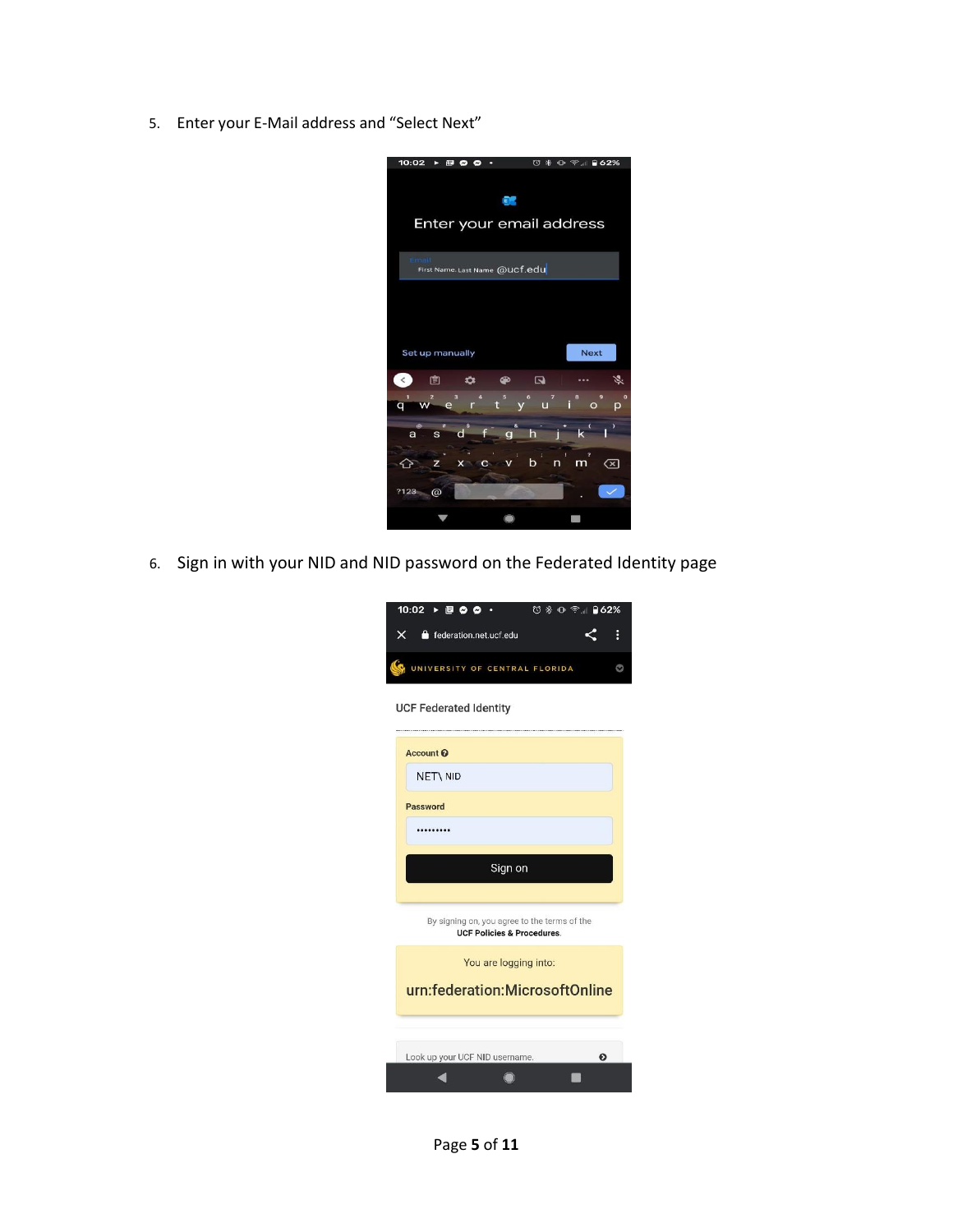7. MFA will prompt you for a second authentication. The simplest option is "Send Me a Push," but you may instead choose "Call Me" or "Enter a Passcode."

| 10:03                            | $\triangleright$ $\Box$ $\odot$ $\odot$                           |  | <b>₩ 0 ÷ 82%</b>  |   |  |  |  |
|----------------------------------|-------------------------------------------------------------------|--|-------------------|---|--|--|--|
| $\times$                         | federation.net.ucf.edu                                            |  |                   | Ė |  |  |  |
|                                  | UNIVERSITY OF CENTRAL FLORIDA                                     |  |                   |   |  |  |  |
| <b>UCF Federated Identity</b>    |                                                                   |  |                   |   |  |  |  |
| your account                     | For security reasons, we require additional information to verify |  |                   |   |  |  |  |
|                                  |                                                                   |  | $\equiv$ Settings |   |  |  |  |
| Device:                          | Android (XXX-XXX-2001)                                            |  |                   |   |  |  |  |
| Send Me a Push                   |                                                                   |  |                   |   |  |  |  |
| Call Me                          |                                                                   |  |                   |   |  |  |  |
| <b>Enter a Passcode</b>          |                                                                   |  |                   |   |  |  |  |
|                                  |                                                                   |  |                   |   |  |  |  |
| UNIVERSITY OF<br>CENTRAL FLORIDA |                                                                   |  |                   |   |  |  |  |
|                                  |                                                                   |  |                   |   |  |  |  |

8. Your account is ready to go! (NOTE: You might be asked to strengthen your PIN code.)

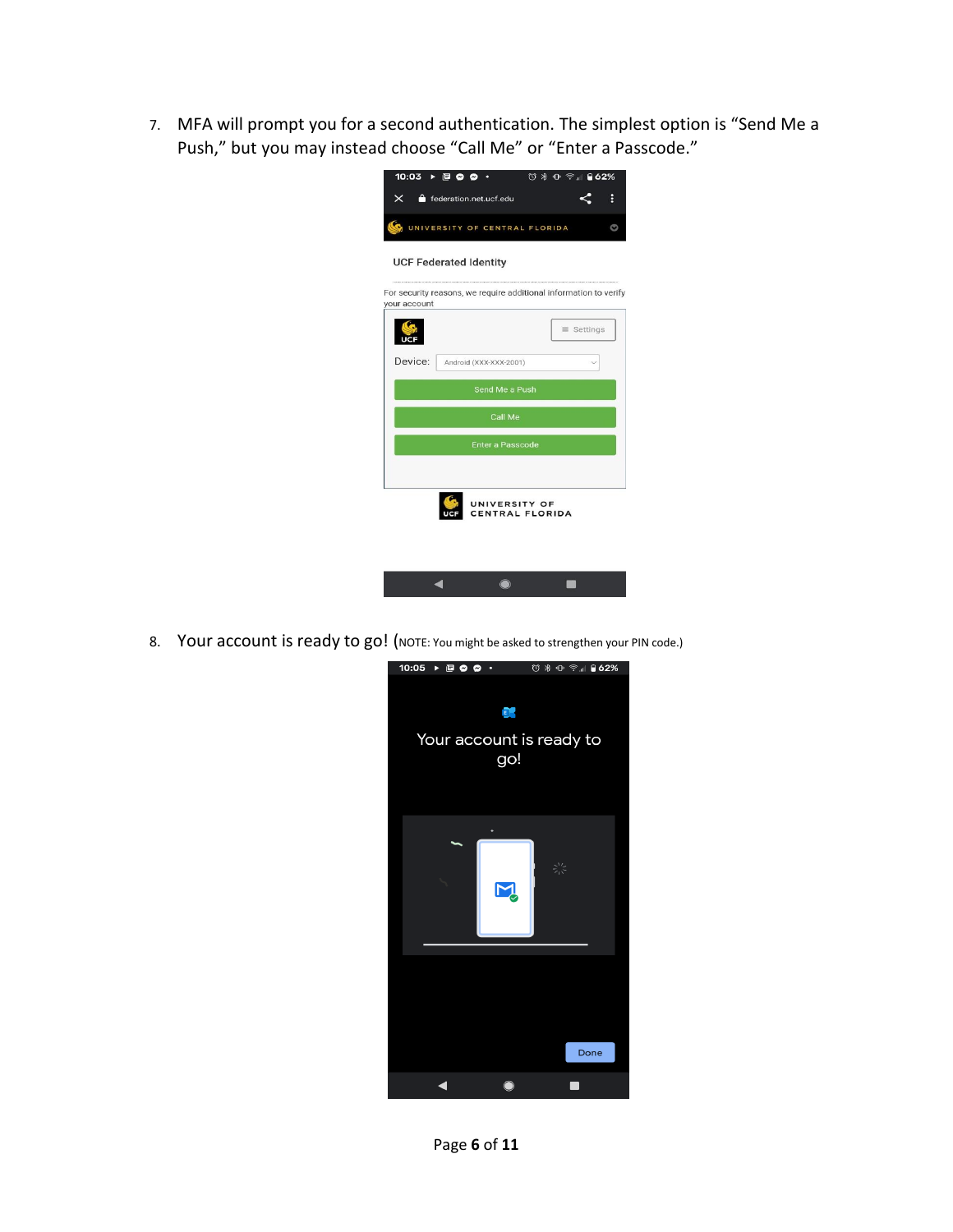### **OPTION 2 - Outlook App CLIENT RECONFIGURATION DIRECTIONS:**

# **Installing Outlook App**

1. Open play store



2. Type "Outlook" to search and select "Install" for Microsoft Outlook



3. Once the Install is complete; Select "Open"

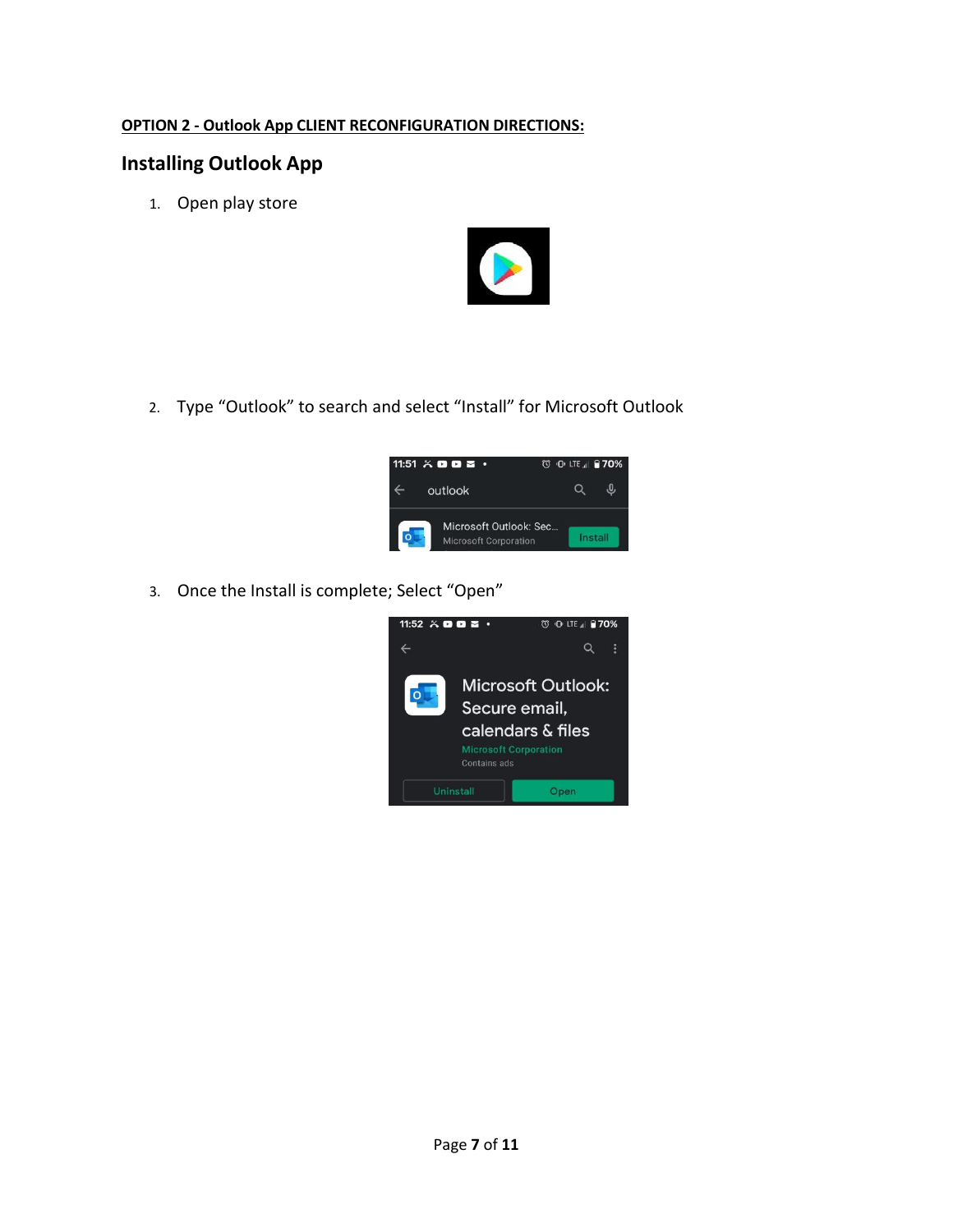5. From the Welcome to Outlook screen, select "Add Account"



6. Type your UCF e-mail

| 11:54 $\times$ 0 0 $\approx$                        |                                             | <b>ID: LTE all ■69%</b><br>$\omega$              |  |  |  |
|-----------------------------------------------------|---------------------------------------------|--------------------------------------------------|--|--|--|
| $\times$<br><b>Add account</b>                      |                                             | $\left( 2\right)$                                |  |  |  |
| Enter your work or personal email address.          |                                             |                                                  |  |  |  |
| FirstName.LastName@UCF.EDU                          |                                             |                                                  |  |  |  |
| @live.com                                           | @msn.com                                    | @hotmail.com                                     |  |  |  |
| G<br><b>ADD GOOGLE ACCOUNT</b>                      |                                             |                                                  |  |  |  |
| 88                                                  |                                             | Sign in using the QR code on your computer       |  |  |  |
|                                                     | <b>PRIVACY AND TERMS</b>                    |                                                  |  |  |  |
|                                                     |                                             | <b>CONTINUE</b> >                                |  |  |  |
| 窅<br>$\leq$<br>$\bullet$                            | $\overline{\mathbf{a}}$<br>$\bullet$        | Z.                                               |  |  |  |
| $\overline{\mathbf{3}}$<br>$\overline{2}$<br>q<br>e | a<br>$-5$<br>$\ddot{\phantom{1}}$ 6<br>rtyu | $\overline{7}$<br>8<br>$\bf{0}$<br>$\circ$<br>p. |  |  |  |
| $\circledcirc$<br>Ś<br>d<br>$\mathbf{s}$<br>a       | $\mathbf{z}$<br>f<br>h<br>$\mathbf q$       | k                                                |  |  |  |
| z                                                   | ì<br>b<br>$X \subset C$ $V$                 | $\overline{?}$<br>(× 1<br>n<br>m                 |  |  |  |
| ?123<br>@                                           |                                             |                                                  |  |  |  |
|                                                     |                                             |                                                  |  |  |  |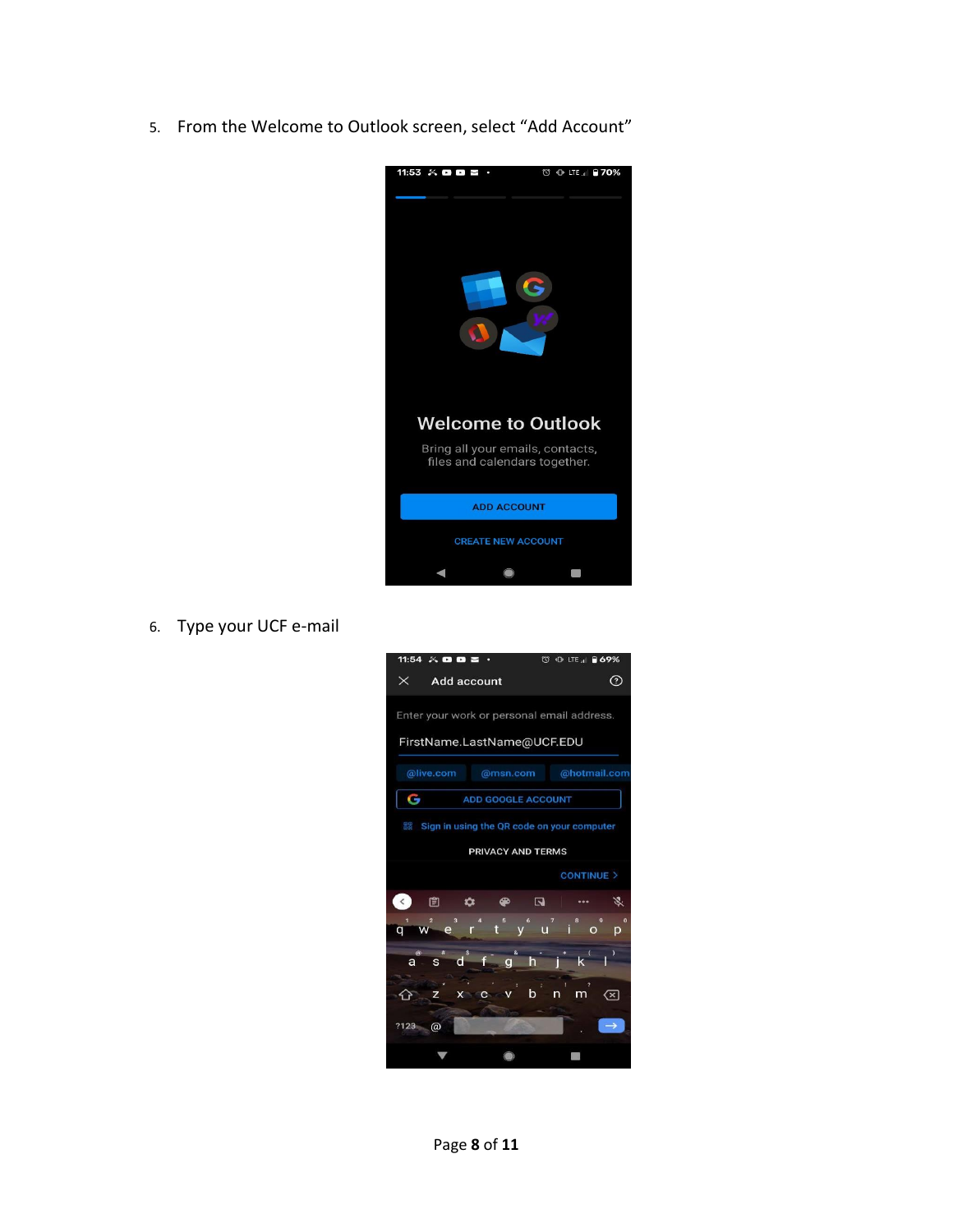| Account <sup>O</sup> |                                              |                                       |  |
|----------------------|----------------------------------------------|---------------------------------------|--|
|                      | NID@ucf.edu                                  |                                       |  |
| Password             |                                              |                                       |  |
|                      | Password                                     |                                       |  |
|                      |                                              | Sign on                               |  |
|                      | By signing on, you agree to the terms of the | <b>UCF Policies &amp; Procedures.</b> |  |
|                      |                                              | You are logging into:                 |  |
|                      | urn:federation:MicrosoftO                    | nline                                 |  |
|                      |                                              |                                       |  |

7. UCF Federated Identity: type your NID and your NID password

8. MFA will prompt you for a second authentication. The simplest option is "Send Me a Push," but you may instead choose "Call Me" or "Enter a Passcode."

|                        | 11:56 $\times$ 0 0 $\approx$ $\cdot$ | © 0 LTE <b>869%</b>                                     |  |  |  |  |
|------------------------|--------------------------------------|---------------------------------------------------------|--|--|--|--|
|                        | UNIVERSITY OF CENTRAL FLORIDA        |                                                         |  |  |  |  |
|                        |                                      |                                                         |  |  |  |  |
|                        | <b>UCF Federated Identity</b>        |                                                         |  |  |  |  |
| to verify your account |                                      | For security reasons, we require additional information |  |  |  |  |
|                        |                                      |                                                         |  |  |  |  |
|                        |                                      | $\equiv$ Settings                                       |  |  |  |  |
|                        | Device: Android (XXX-XXX-2001)       |                                                         |  |  |  |  |
|                        | Send Me a Push                       |                                                         |  |  |  |  |
|                        | Call Me                              |                                                         |  |  |  |  |
|                        | <b>Enter a Passcode</b>              |                                                         |  |  |  |  |
|                        |                                      |                                                         |  |  |  |  |
|                        | UNIVERSITY OF<br>CENTRAL FLORIDA     |                                                         |  |  |  |  |
|                        |                                      |                                                         |  |  |  |  |
|                        |                                      |                                                         |  |  |  |  |
|                        |                                      |                                                         |  |  |  |  |
|                        |                                      |                                                         |  |  |  |  |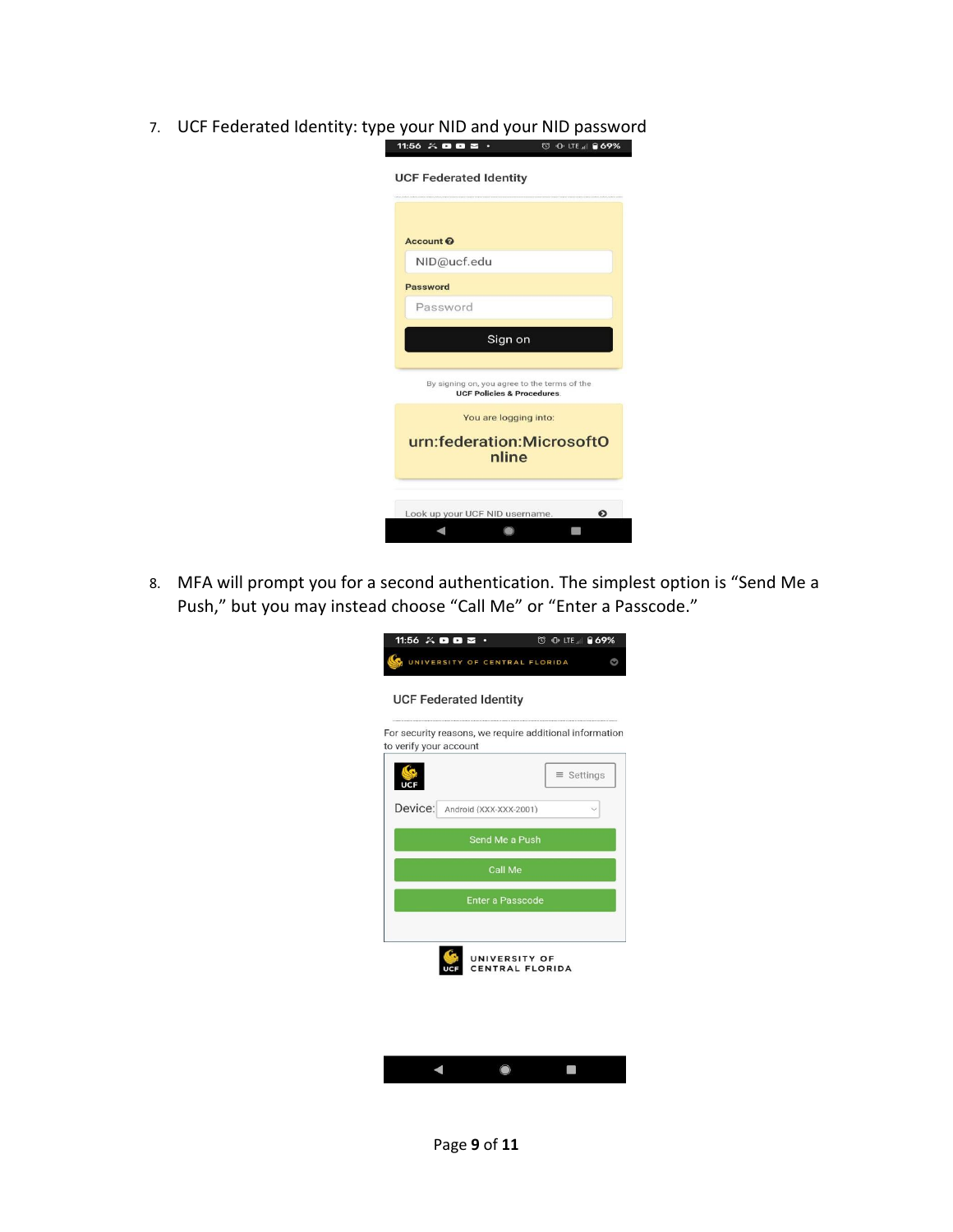9. Activate your account on your device



10. Read Outlook Device Policy and select "Activate this device admin app"